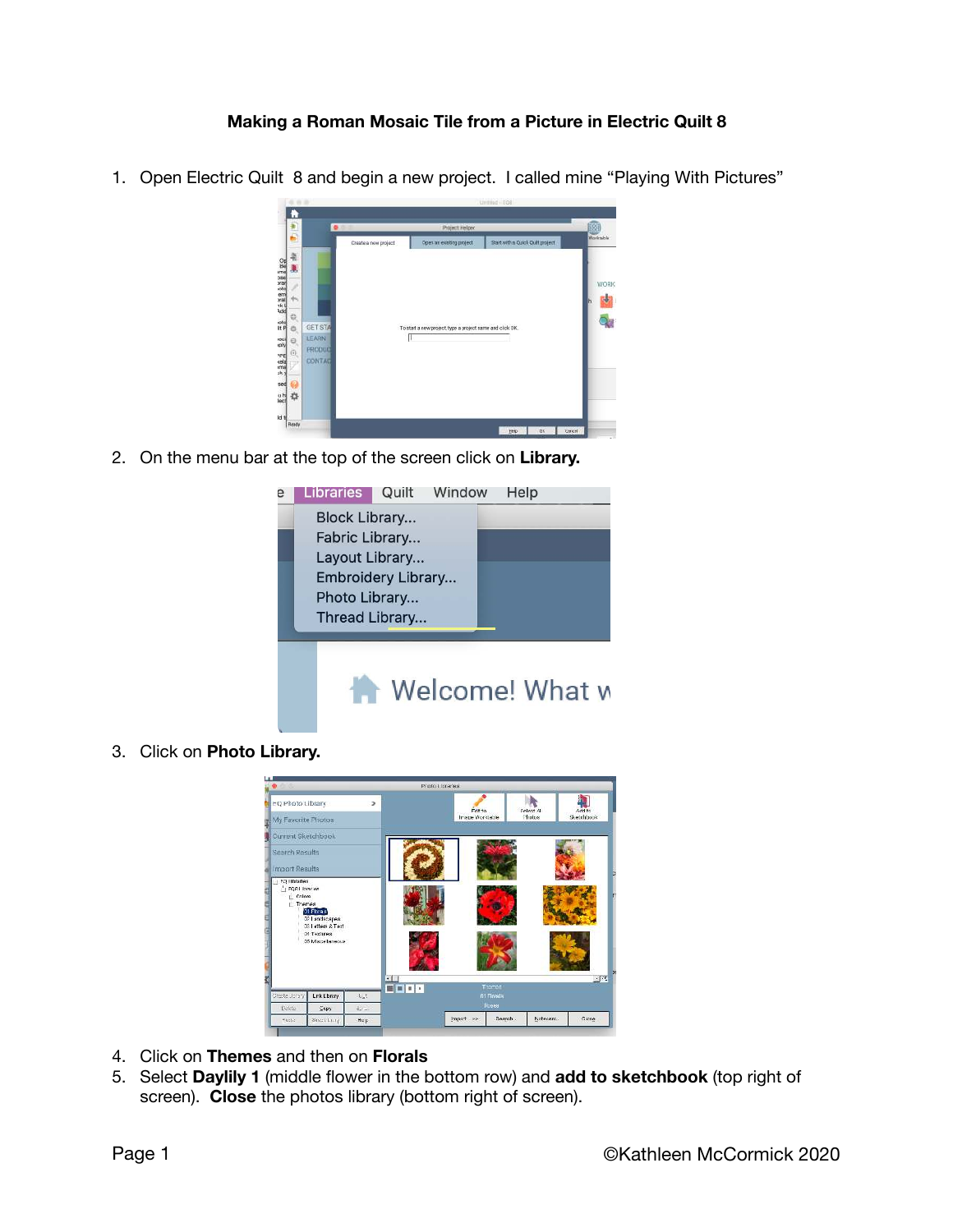

- 6. Open the **Project Sketchbook** and select **Photos.**
- 7. Select the DayLilly 1. Click on Edit (on the bottom of the screen) and select **Edit to Image worktable.**



8. Select **Special Effects** on the top tool bar. But in order to activate them there is one more step.



9. Find the magic wand that says **Effects** and select it.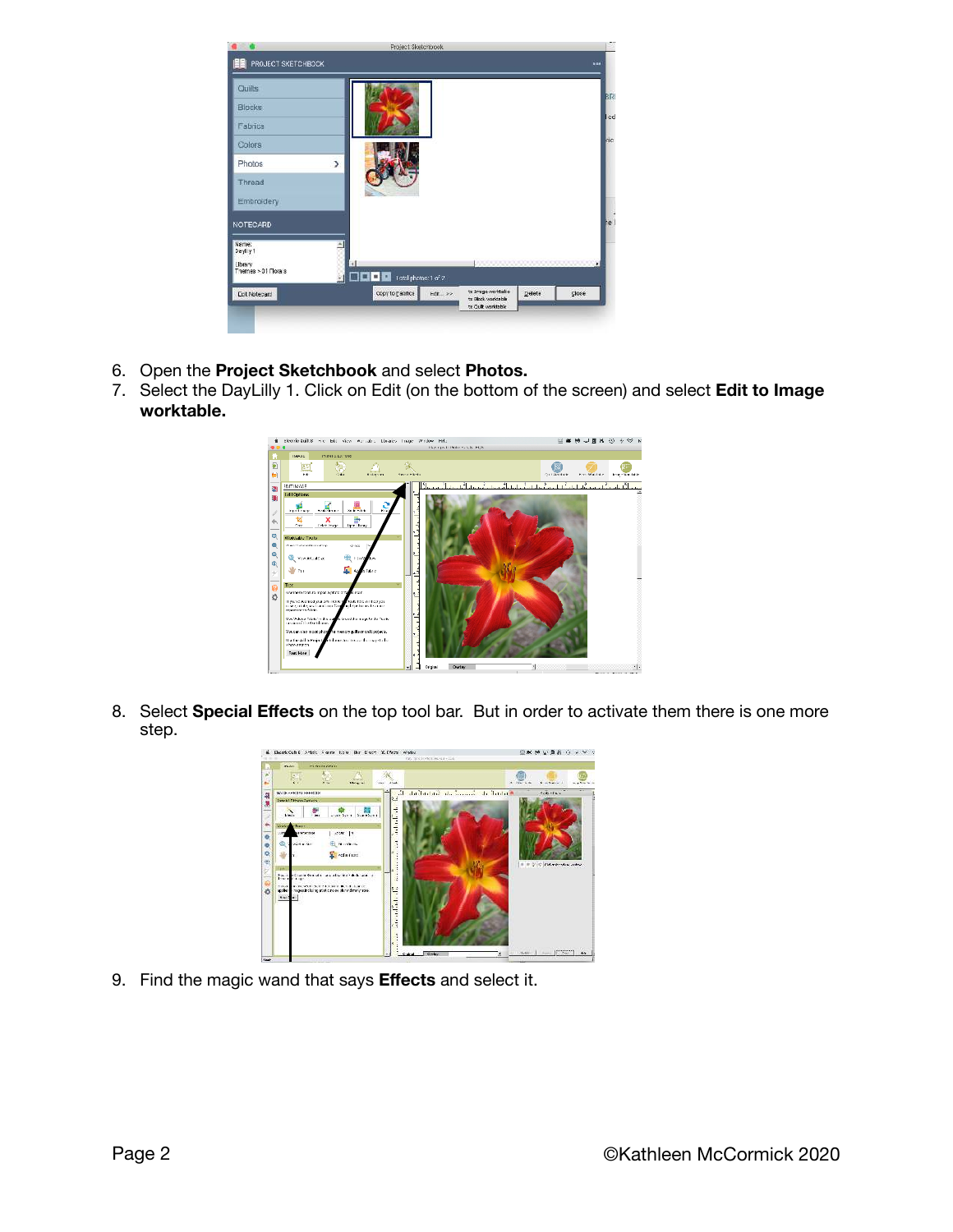

10. You will see the above screen. You have a number of options across the top bar and we are only going to look at one of them - Roman Mosaic. Look at the **Upper tool bar** (very top of the EQ8 screen) and select **Pixelate,** then **Roman Mosaic**.



11. You should see this screen above on the far right of your EQ8 screen. Let's use the one on the bottom left. Click on it to select it.